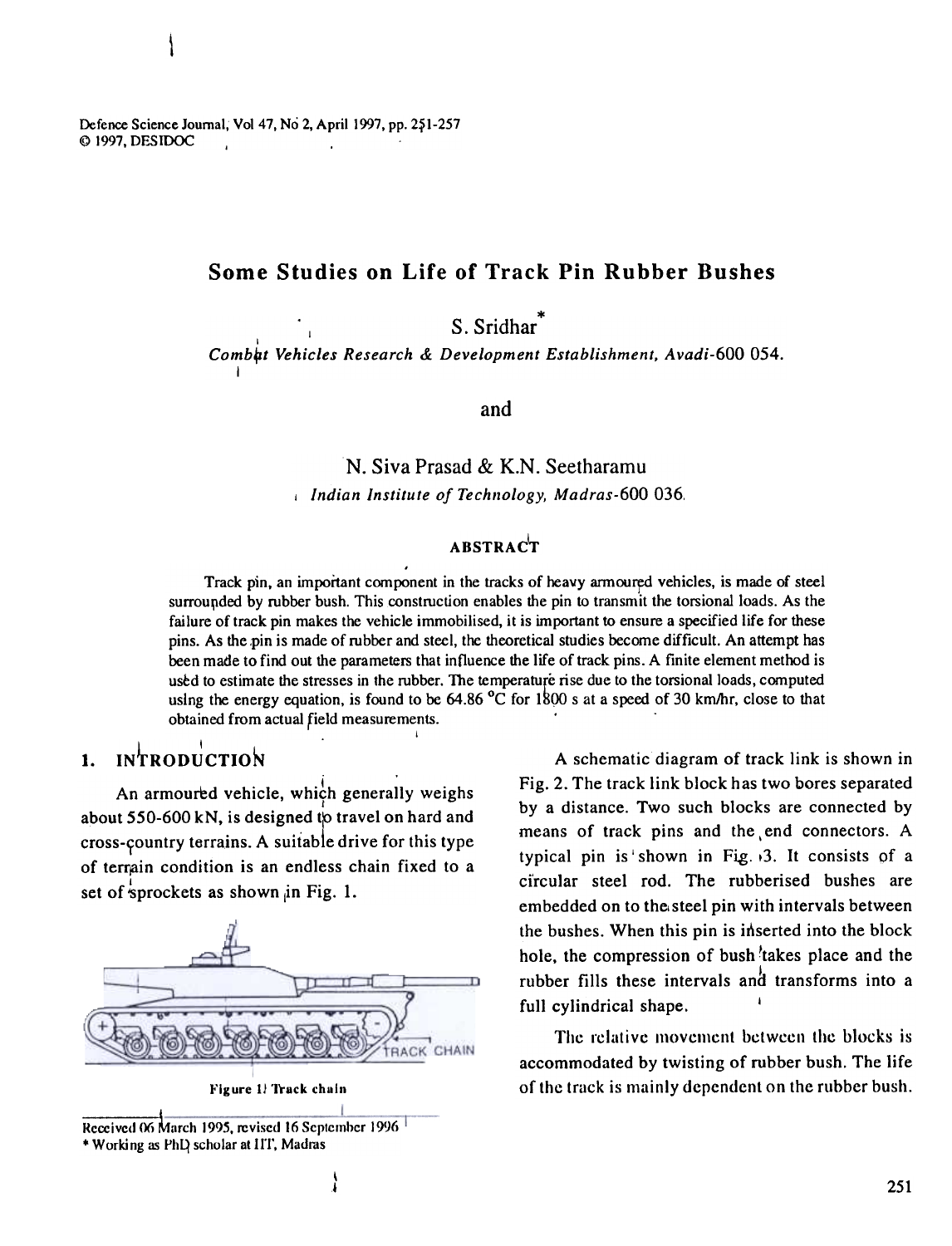

Figure 3. Track pin

The life of rubber bush is dependent on the stresses due to the filling of rubber into the block, the external load due to track tension, the shear load due to the blocks relative movement and the temperature rise due to the hysteresis of these loads. In trials, it was noticed that these track pins were failing at 30 per cent of the expected life.

The understanding of possiple causes for the premature failure by analytical methods will

I, greatly help in modifying the design, with reduce experimental cost. The pin construction and assembly into the housing is a complex one.  $\mu$ numerical method, such as finite element analysis, , is well suited for estimating the stresses in the rubber. Energy equations are employed fo evaluating the rise in temperatur

The pin and the bush are' made of steel and , rubber, respectively. Rubber is a non-linear elasti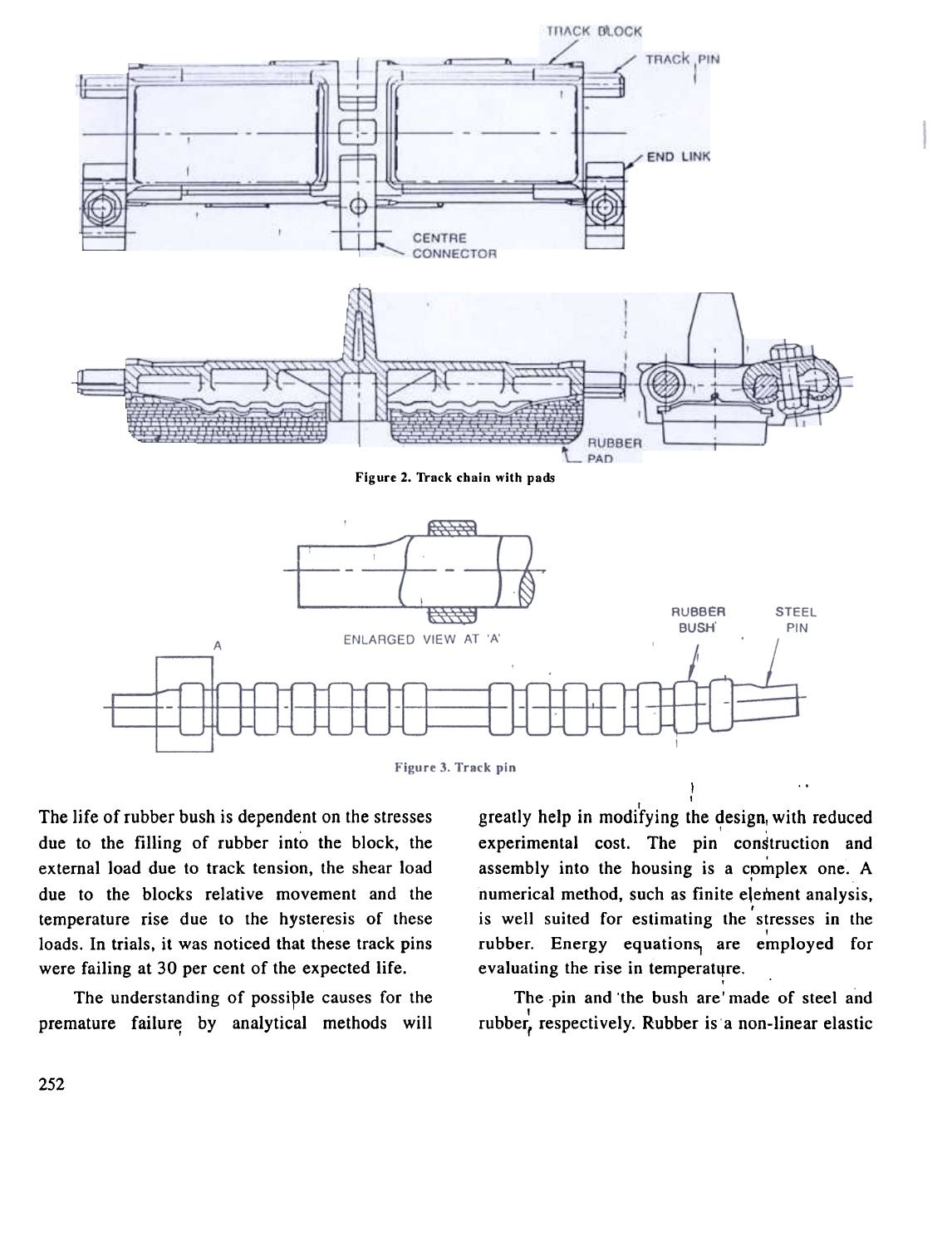material with lower Young's modulus and higher Poisson's ratio as compared to steel. A finite element analysis (FEA) package ABAQUS is used for stress analysis.

i



Figure 4. Insertion of the track pin into the track block bore

#### 2. FINITE ELEMENT MODEL

The insertion of rubber bushes into the track block bore is shown in Fig. 4. The load due to insertion is axisymmetric in nature akin to internal pressure. The stress-strain relationship of the rubber is nonlinear<sup>5-8</sup>. The external loads or the displacements are given as the input in increments for such materials. When the bushes are inserted into the bore, they elongate in the axial direction till two adjacent bushes get in touch with each other. The load is applied in terms of displacements. As the displacements are large, they are divided into a number of steps and are given as the input by increment. Within the increment, iterations are done to bring the model to equilibrium before the next increment is applied. This process is continued till the final displacement is obtained. The algorithm used for this step is  $RIKS<sup>1</sup>$  which is well suited for large elastic deformation problems.

The following assumptions are made in the analwsis:

(a) Rubber behaves as an incompressible material. (No  $\dot{\text{change}}$  occurs in its volume during the insertion),



Figure 5. Discretisation of the bush model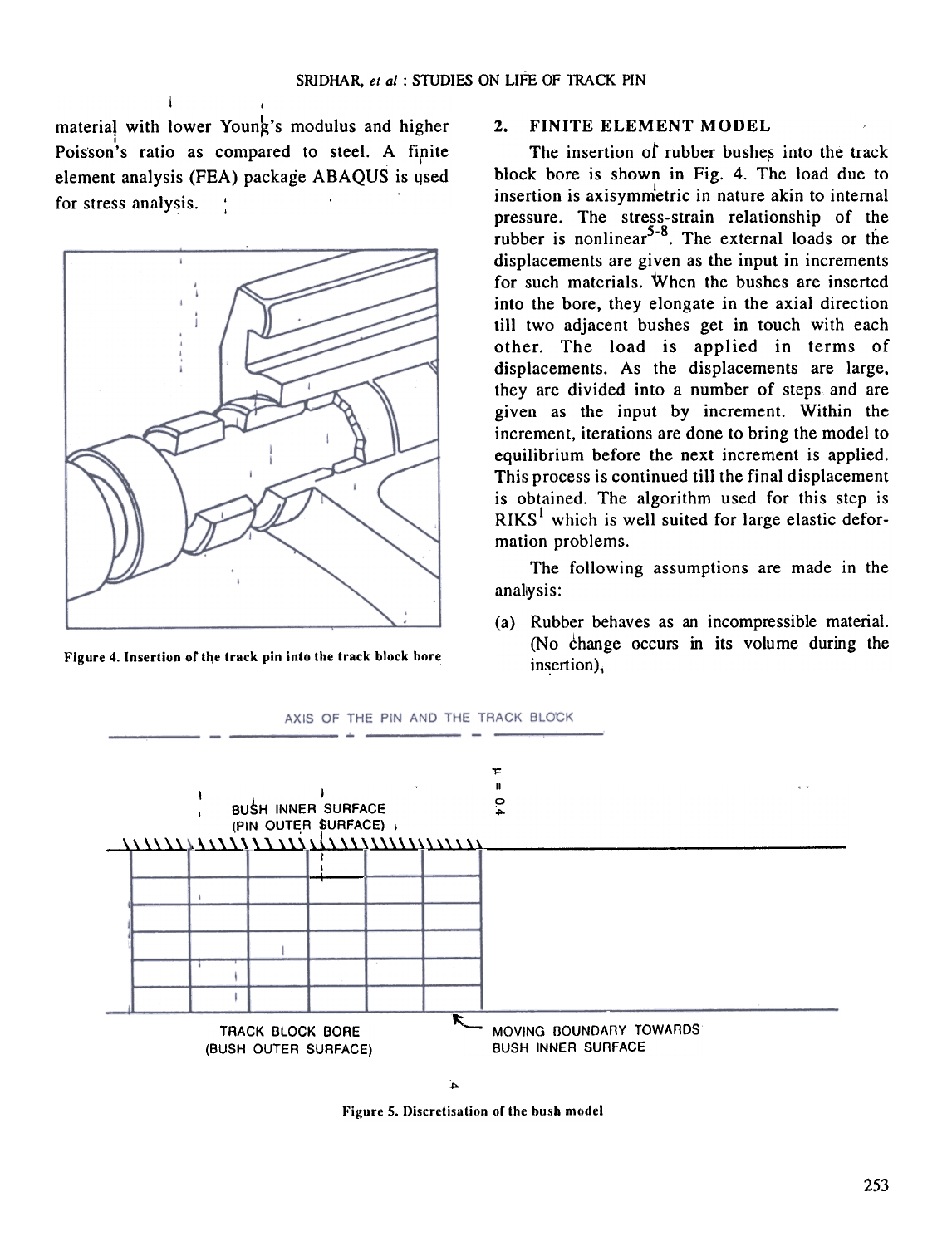(b) The inner surface of the bush is rigidly fixed to the steel pin irrespective of the axial forces developed during insertion.



Figure 6. Deformed mesh of the compressed bush

- (c) The coefficient of friction between the outer surface of the rubber and inner bore of the block surface is equal to the corresponding values of the metal-rubber contact.
- (d) Only one bush is considered in the analysis to estimate the amount of extrusion.
- MODELLING  $3<sub>1</sub>$

An axisymmetric finite element mesh using quadrilateral elements is shown in Fig. 5. The inside surface of the rubber bush is in contact with the rigid steel pin; hence the displacements on this surface are restrained. During the insertion of rubber bushes into the block bore, the bush expands in the axial direction. As the inner layer is rigidly fixed, the side faces of the bush make contact with the steel pin. This makes the element distorted. The outer face of the bush is allowed to slide and a suitable friction coefficient is specified for both stick  $(0.7)$  and sliding  $(0.4)$ . Assumption of sticking friction at the track pin-rubber bush interface, constitutes the worst possible case.

The deformed mesh of the compressed bush is shown in Fig.  $6.$  A, nonlinear formulation developed by Mooney-Rivlin<sup>2,6</sup> for large deformations of hyperelastic material is used in the present analysis. The constants for rubber incorporated in the analysis for  $C_{01}$  and  $C_{10}$  are  $0.55$  N/mm<sup>2</sup> and  $0.22$  N/mm<sup>2</sup>, respectively. The rubber material chosen as extremely strong under compréssive and shear loads.

#### PRECAUTIONS IN ANALYSIS  $\mathbf{4}$ .

Ŷ

As the rubber bush undergoes a large deformation, the element distortion is to be monitored carefully. The large distortion may result in unfavourable element geometries leading to inaccuracies in the element stiffness and stress values. To overcome this situation, rezoning technique has been applied at intervals, to tune the finite element mesh to an acceptable geometry. In this analysis, the rezoning is done after approx 65 per cent of the displacement is applied. The remaining displacement is applied, after rezoning.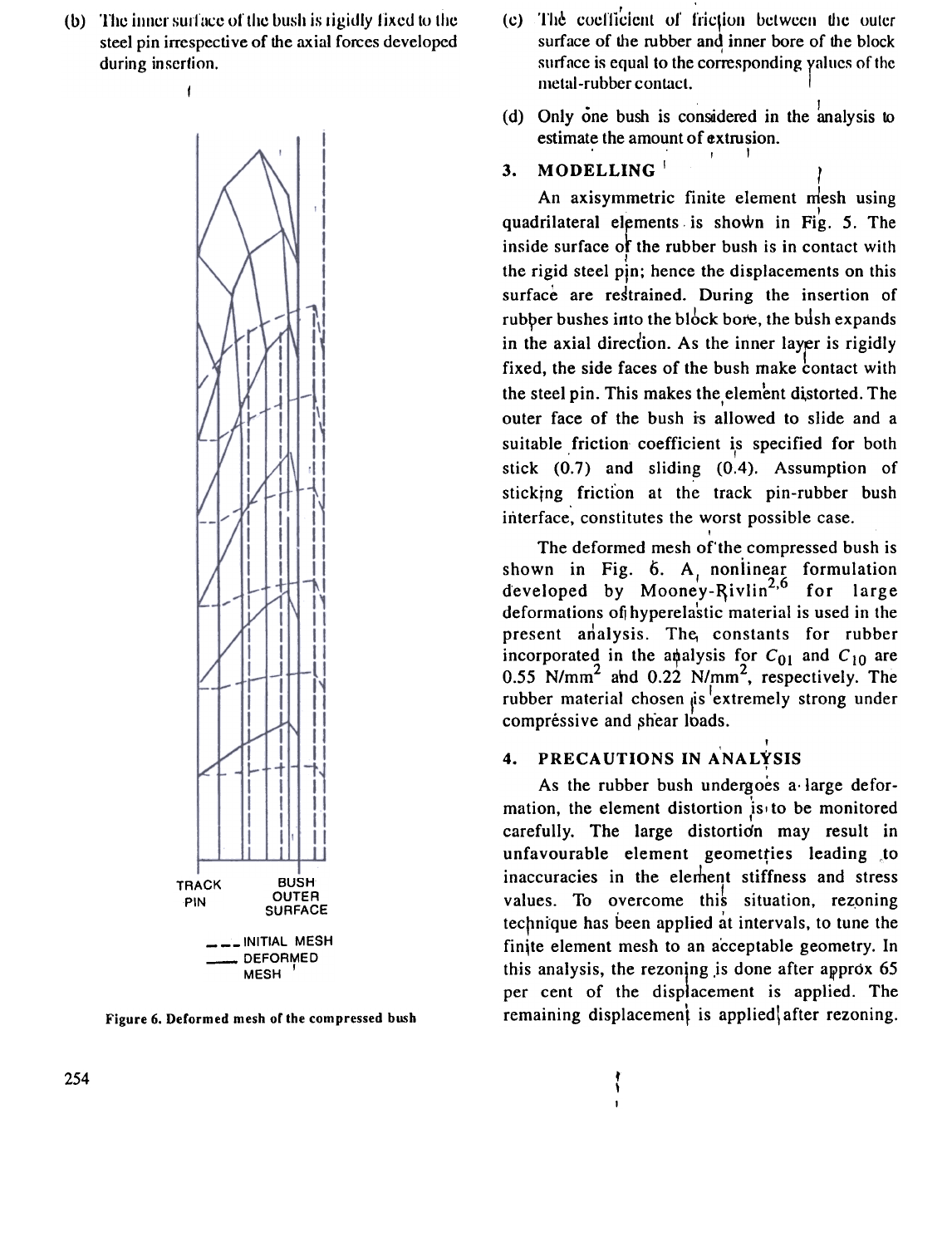

Figure 7. Stress contour of the compressed bush

The analysis continued till outward diameter of the bush is equal to the bore diameter of the block.

# 5. AN $A$

#### 5.1 Calculation or Stresses

I The displacement and the stresses are computed using the procedures explained in the earlier sections. The stress contours of the compressed" bush are shown in Fig. 7. It can be noted from the figure that the stresses are compressive in bonded zone and tensile at the junction of the pin and end face of rubber bush. The stresses developed due to insertion of bushes into the block are compared with the ailowable tensile strength  $(27 \text{ MPa})$  and found to be within limits. In Fig. 7. the tensile stress value is maximum at contour No.7 due to the assumption of sticking friction at the track pin-rubber bush interface compared to that of 'any other non-sticking case.

The drive load on the pin is asymmetric in nature. The stresses developed due to this load are not presented in the current analysis and the work in this direction is under progress.

#### 5.2 Calculation of Temperature

In addition to the stresses developed in the rubber, another cause of failure could be due to temperature rise in the rubber $<sup>3</sup>$  because of the</sup> hysteresis characteristic of the m aterial. For finding out temperature rise, axial stiffness is evaluated by giving a unit displacement in the axial direction. The axial stiffness is connected to the torsional stiffness as shown in Section 6.

#### TEMPERATURE CALCULATIONS FOR RUBBER BUSHES 6.

1 Torsional stiffness of the bush,  $Kt$  (Nm)

$$
K_L = \lambda_0 \sqrt{A^2} M^2 = \exp(-1)
$$

ا<br>wher

- $A = \text{Area (m}^2)$
- $J =$ Polar moment of inertia (m<sup>4</sup>)
- $K_a =$  Axial stiffness of the bush (N/m)

 $\mu$  = Poisson's ratio

- 2. Number of cycles/s of the bush ( $f_{\text{O}}$ )
	- $V =$  Vehicle speed (m/s)
	- $l =$  Length of the travel by the bush for one revolution  $(\dot{m})$
	- $I_1$  = Number of torsional cycles, the bush undergoes for one revoluti

$$
f_{\varphi} = \frac{V * f_t}{l}
$$
 cycles/s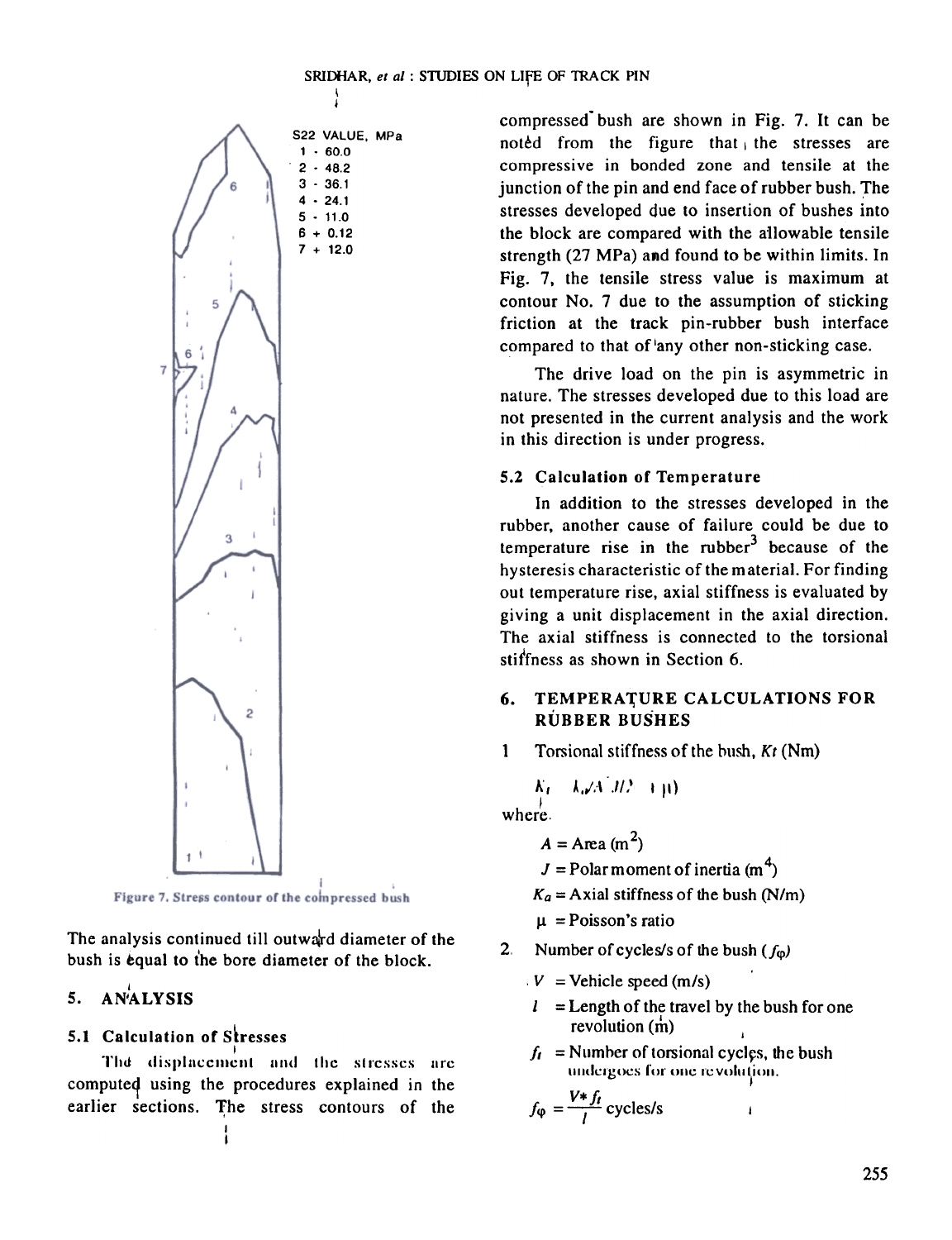Number of cycles for a time of 1800 s  $(f_n)$ 

 $f_n = f_\text{0} 1800$  cycles

Strain energy of the bush for  $f_n$  cycles (U) (N m)  $\overline{4}$  $U = 1/2$ <sup>\*</sup>  $K_t$ <sup>\*</sup>  $\theta$ <sup>\*</sup> $f_n$ (N m')

 $\theta$  = Twist angle of the bush in radians  $K_t$  = Torsional stiffness of the bush (N m)

Heat generated in the bush  $(q)$  (N m)  $5<sub>1</sub>$ 

 $q = U \tan \partial (N m)$ .

 $\tan \theta =$  Heat generating factor<sup>4</sup>

 $U =$  Strain energy of the bush (N m)

- Heat generated/unit volume (O)  $(J/m^3)$ 6.
	- $Q = q/V$

 $q =$ Heat generated in the bush (N m)

- $V =$ Volume of the bush  $(m^3)$
- Temperature rise in the bush,  $(\Delta T)$  (<sup>o</sup>C)  $7.$

 $\Delta T = Q/\rho^* C_p$ 

 $\rho$  = Density of the rubber, 950 kg/m<sup>3</sup>  $C_p$  = Specific heat of rubber, 1420 J/kg <sup>o</sup>C For Q (per unit Vol.) =  $87495796$  J/m<sup>3</sup>  $\Delta T = 87495796/(950 \times 1420) = 64.86 \text{ °C}$ 

#### 7. **RESULTS & DISCUSSION**

The finite element analysis is a suitable method for computing the stress values, and it is found that the stresses are well below the accepted values. The temperature rise due to the torsional load is  $64.86$  °C for 1800 s at a speed of 30 km/h. This temperature was verified in field and found to be nearer to the analytical values. It is found that there is a considerable degradation of rubber properties above 60 $^{\circ}$ C. Hence the properties of rubber are changed by appropriate variations in chemical composition. The modified material is being used in the Services and it is found that the life of rubber has gone up by 100 per cent.

From the above studies, it is concluded that in the design of tracks, the temperature rise due to the hysteresis energy play a greater role as compared to the initial stresses that are developed because of the insertion of the bushes in the block.<sup>1</sup>

### **ACKNOWLEDGEMENTS**

The authors are thankful to Shri M. Natarajan, Director, Combat Vehicles Research  $\&$  Development Establishment (CVRDE), Avadi, for extending all the facilities and granting permission to publish this paper. The authors also acknowledge Shri R. Santhanam, Jt. Director (MBT), Shri J.L. Mohindroo Dy Director (Running Gear Division). CVRDE, Prof C.S.Krishnamoorthi and Dr R. Krishnakumar of Indian Institute of Technology Madras, for their valuable, guidance and useful suggestions.

#### **REFERENCES**

ABAQUS Users Manual. Hibbitt Karsson and Sorensen Inc. Providence, Rhode Island, USA.

- Treloar, L.R.G. The physics of rubber elasticity,  $2<sup>1</sup>$ 2nd Ed. Oxford University Press, London, 1958.
- Leuser, D. & Goldberg, A. Computer modelling  $3<sub>l</sub>$ of tank track elastomers. Lawrence Livermore National Laboratory, USA, UCRL-92640.
- Gobe, E.F. Rubber springs design. Newnes-4. Butterworths, London. 1974.
- Haggblad, B., & Sundberg, J.A. Large strain  $5<sub>1</sub>$ solutions of rubber components. Computers & Structure., 1983, 17, 835-43.
- Mooney, M. A theory of large elastic 6. deformation. J. Appl. Phys., 1940, 11, 582-92.
- Kao, B.G. & Razgunas, L. On the determination  $7<sub>1</sub>$ of strain energy functions of rubber. Society of Automotive Engineers, UK, Paper No. SAE-,860816.
- 8. 'Bercovier, M. Perturbation of mixed variational problems-application to mixed finite element methods. J. Numer. Analysis, 1978, 12, 211-36.